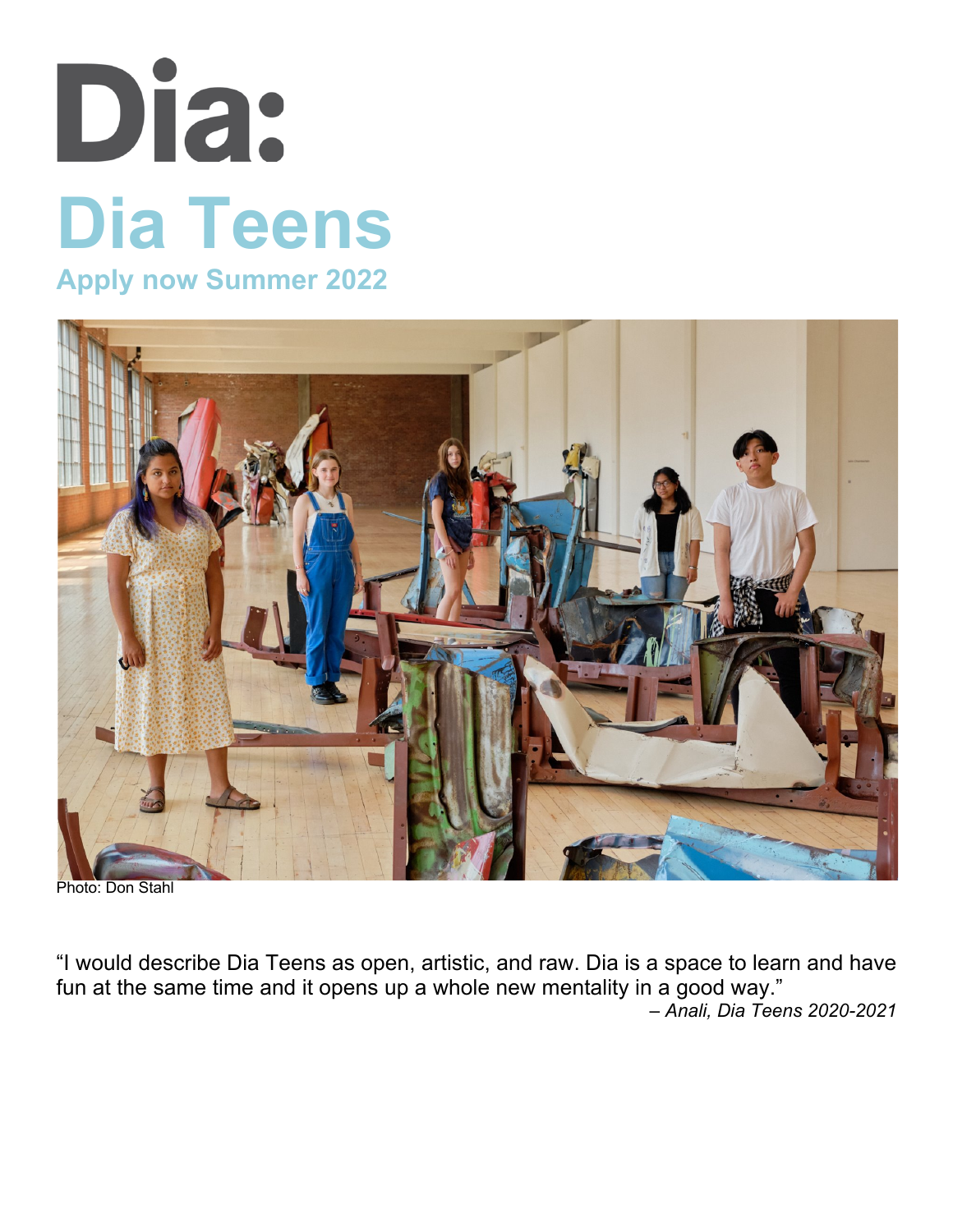# **What is Dia Teens?**

Dia Teens is an intensive program that elevates the voices, ideas, and contributions of youth. Participants explore practices related to contemporary art; conceptualize and creatively realize their own original projects; work collaboratively with peers and their larger communities, as well as with artists and professionals from a diversity of fields.

## **What happens?**

- **COLLABORATE** with peers and artists to realize original and self-directed projects
- **LEARN, PRACTICE, AND DEVELOP** skills related to critical thinking, self-expression, and art-making
- **BUILD COMMUNITY** and **ENGAGE** with other teens, artists, and organizations in New York City and beyond
- **IDENTIFY, QUESTION,** and **CHALLENGE** ideas related to contemporary art

## **Who participates?**

- **FIFTEEN HIGH SCHOOL AGE YOUTH** from across New York City with diverse interests and perspectives.
- Every year a new **ARTIST COLLABORATOR** partners with teens to create original projects over the course of the program
- **VISITING ARTISTS** facilitate workshops, participate in discussions, host teens in their studio and gallery spaces, lead critiques, and invite teens to participate in their projects.

## **Where does it take place?**

#### **Dia Teens program sessions take place at Dia Chelsea, located at 535 West 22nd Street, New York, NY 10011.**

Past field trips include Dia sites in New York City, artist studios in Long Island City, *The Jewish* Museum, Socrates Sculpture Park, The Museum of Modern Art, Comme des Garçons, Gagosian Gallery, Dia Beacon, and Whitney Museum of American Art.

Want more information before applying? Email **chelseaprogram@diaart.org**.